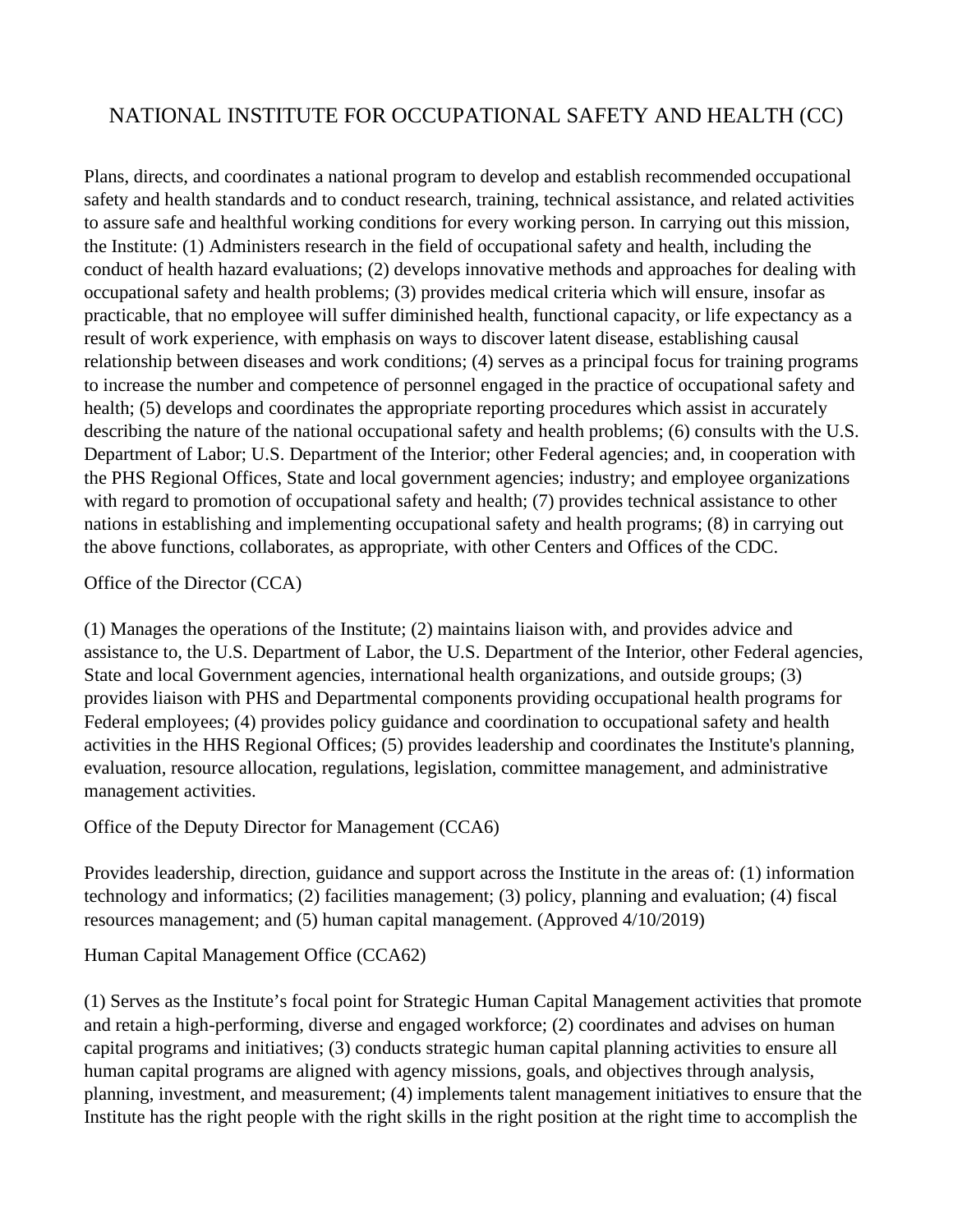Institute's mission; (5) creates and sustains a performance culture that engages, develops, retains and inspires a diverse, high-performing workforce by creating, implementing, and maintaining effective

performance management and incentive strategies, practices, and activities; (6) initiates labormanagement activities that promote a shared vision of mission accomplishment through partnerships with labor unions; (7) provides programs and initiatives that support an engaged and healthy NIOSH workforce; and (8) performs human capital support functions to include monitoring and tracking recruitment and placement activities, maintaining position-based management systems, conducting new NIOSH employee onboarding and orientation, approving incentive and performance awards, planning and implementing awards programs, ensuring manager and supervisor compliance in areas of performance management, managing and providing NIOSH-specific training opportunities, and other human capital support advice, activities and functions. (Approved 4/10/2019)

## Facilities Management Office (CCA63)

(1) Provides leadership, guidance, direction and support for all Facilities Engineering and Environmental Safety and Health functions across the Institute; (2) provides and/or oversees comprehensive facilities operations, maintenance, and support functions for the offices, laboratories, and grounds at NIOSH facilities (Cincinnati, Morgantown, Pittsburgh, and Spokane); (3) serves as the focal point on matters of internal security and safety including facilities security coordination, smart card/ID card issuance and control, access to facilities, and in/out processing; and (4) provides inventory and property management control activities at NIOSH field locations. (Approved 4/10/2019)

Fiscal Resources Management Office (CCA64)

(1) Provides fiscal expertise and oversight to the Institute, divisions and geographic locations across the Institute; (2) provides for sound fiscal stewardship, and ensures compliance with Appropriation Law and all HHS, CDC, NIOSH policies; (3) ensures the most efficient and appropriate allocation of fiscal resources to support NIOSH's research; and (4) handles budget planning and execution oversight, acquisition policy and oversight, and business services oversight for travel management, ICAP processing, P-card and travel card compliance, and timekeeping. (Approved 4/10/2019)

Information Technology and Informatics Services Office (CCA65)

(1) Provides expertise in enterprise architecture, IT policy and planning, data architecture and administration, IT lifecycle management, and subject matter expertise supporting analytical software and the NIOSH Analytical Data Warehouse program; (2) provides information security and resources for NIOSH IT and data security needs across the Institute; (3) provides management of the NIOSH technology platforms providing data, application and analytical services to NIOSH divisions while performing administrative security and patching functions on behalf of the NIOSH user community; (4) provides specialized ready-to-use application platforms, design support and subject matter expertise to NIOSH divisions for core application platforms providing database, analytical, visualization and web services; and (5) supports NIOSH divisions with IT policy, business process development and project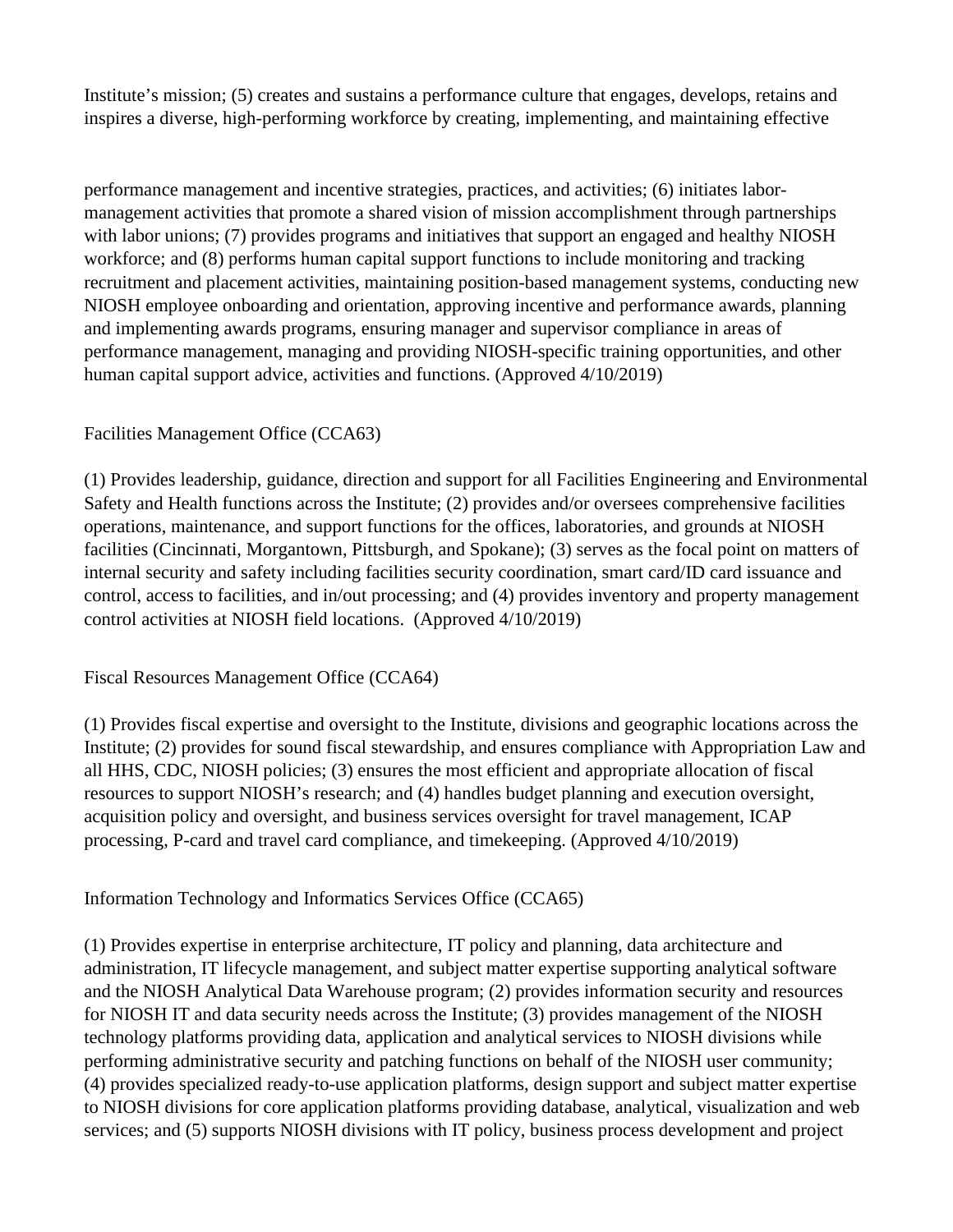management services including compliance requirements for the Federal Information Technology Acquisition Reform Act, the Enterprise Performance Life Cycle, Data Governance and the National Archives and Records Administration. (Approved 4/10/2019)

Policy, Planning, and Evaluation Office (CCA66)

(1) Provides leadership and coordination of the Institute's planning, evaluation, legislative, committee management, and policy activities; (2) provides technical assistance to NIOSH scientists; (3) designs and carries out evaluation studies based on evidence-based evaluation methodologies, and advances the ways NIOSH demonstrates the relevance and impact of its work; (4) ensures budget formulation through the Congressional budget and appropriations process, and coordinates responses to requests from

Congress, OMB, HHS, and others; (5) coordinates FOIA and Privacy Act responses; (6) oversees and coordinates project planning, strategic planning, research program portfolio management, and program evaluation across the Institute; and (7) provides oversight for Committee Management for NIOSH's two main Federal Advisory Committee Act responsibilities (the Board of Scientific Counselors and the Mine Safety and Health Research Advisory Committee). (Approved 4/10/2019)

Health Effects Laboratory Division (CCC)

(1) Provides new focused research capabilities in mechanisms of occupational disease and identifies causative substances and early indicators (biomarkers) of response to chemical, biological, and physical substances which will be directed at prevention and control of occupational disease and integrated into the field research and services programs in NIOSH; (2) develops new state-of-the-art research techniques in physiology, human and animal cellular and molecular pathology; (3) develops new stateof-the-art research techniques in the areas of biochemistry, immunotoxicology, pharmacology, molecular and cellular biology, genetic toxicology, and imaging; (4) provides new research to develop and improve methods for environmental measurement of aerosols; (5) develops and evaluates (including development of performance criteria) intelligent, real-time personal and area direct reading instruments for chemical, biological and physical agents; (6) develops and improves techniques for measuring exposures and human responses to workplace exposures; (7) develops new research techniques in the areas of aeromicrobiology, particle characterization, molecular characterization, micro- sensors, advanced sampling and instrumentation, electronic monitoring, electrical and mechanical engineering; (8) develops new methodologies for exposure modeling of current and past exposures for use in applied research; (9) provides new research capabilities for developing and establishing engineering solutions for the control of occupational diseases and for utilizing engineering techniques to solve problems; (10) develops new research techniques in the areas of computerized workplace simulations and mathematical models; (11) provides environmental and biological laboratory services for all field and laboratory programs in NIOSH; (12) develops and evaluates effective communication strategies for promoting health education to communicate risk and prevention recommendations to those at risk and form coalitions to advocate prevention activities. (Approved 11/18/1994)

Toxicology and Molecular Biology Branch (CCCB)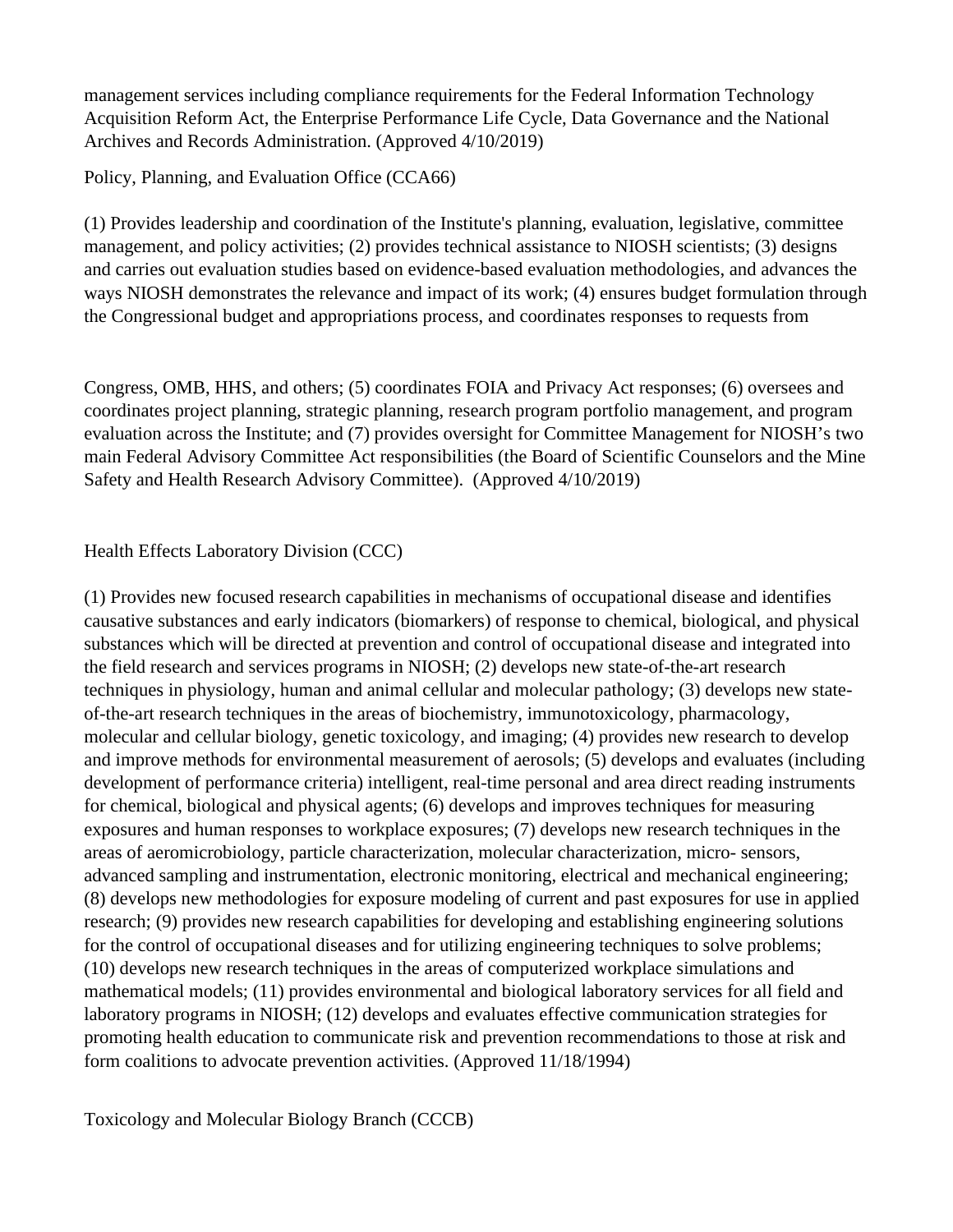(1) Provides focused research in workplace exposures and identifies causative substances and biomarkers of response to chemical, biological, and physical substances; (2) develops laboratory techniques or modifications that could be useful for population-based or large environmental testing; (3) develops molecular programs to examine the toxic effects of workplace exposures/agents on human, animal, and cellular systems; (4) defines the levels and circumstances of exposures that lead to development of pre- and post-toxic biomarkers, toxic responses, repair of damage or alleviation of damage, mechanisms of toxicity, and recommendations for prevention and control of toxic exposures; (5) develops integrated research programs in areas including cell to cell communication, cellular interaction, genome activations, responses to and production/release of cellular signals; and mechanisms of control, blockage, and homeostasis of cellular systems, broadly interpreted with respect to environmental and occupational agents; (6) studies microbial cellular components and production and release of exotoxins and mycotoxins in context with the holistic human and animal response, including targets such as the lung, skin, and nervous system; (7) provides support to the Division on state- of-theart research in the areas of toxicology, molecular and cellular biology. (Approved 11/18/1994)

### Pathology and Physiological Research Branch (CCCC)

(1) Provides research into new ways to identify disease mechanisms, develops pre-disease early warning systems, identifies methods for repair or resolution of disease, and develops and applies new imaging techniques; (2) examines in an applied and preventive research mode the effects of workplace exposures on human and animal body functions and cellular response-receptors in the development of disease/disfunction, mechanisms of action, early functional markers of detection, and recommendations for prevention and control/intervention; (3) provides advice and collaborative service for NIOSH investigators interested in physiological/pharmacological effects of workplace exposures on field-based and animal/cellular systems; (4) examines the alteration of function based on pre-existing disease, induced-disease, or cellular/organ structural impairment in the context of responses to occupational exposures, both actual and laboratory- generated; (5) assists HELD and other NIOSH divisions by providing animal exposure and pathological support in the development, use, and evaluation of exposure systems that mimic the occupational situation, reach the target organ, and results in sensitive models of change, structural or functional; (6) provides animal pathology support to researchers through the development of sensitive animal-specific tools, molecular probes, or recognition techniques that can be modified or used for animal models of occupational disease/exposure. (Approved 11/18/1994)

### Exposure Assessment Branch (CCCD)

(1) Provides research methods for the Division to develop and improve methods for environmental measurement of aerosols; (2) develops and evaluates real-time personal and area direct reading instruments for chemical, biological, and physical agents; (3) develops techniques for measuring human responses to workplace exposures; (4) provides new research techniques in the areas of aeromicrobiology, particle characterization, molecular characterization, micro sensors, advanced sampling and instrumentation, electronic monitoring, and electrical and mechanical engineering; (5) coordinates with other NIOSH laboratory-based research (particularly the toxicology and molecular biology research), as well as NIOSH field studies and health hazard evaluations to advance exposure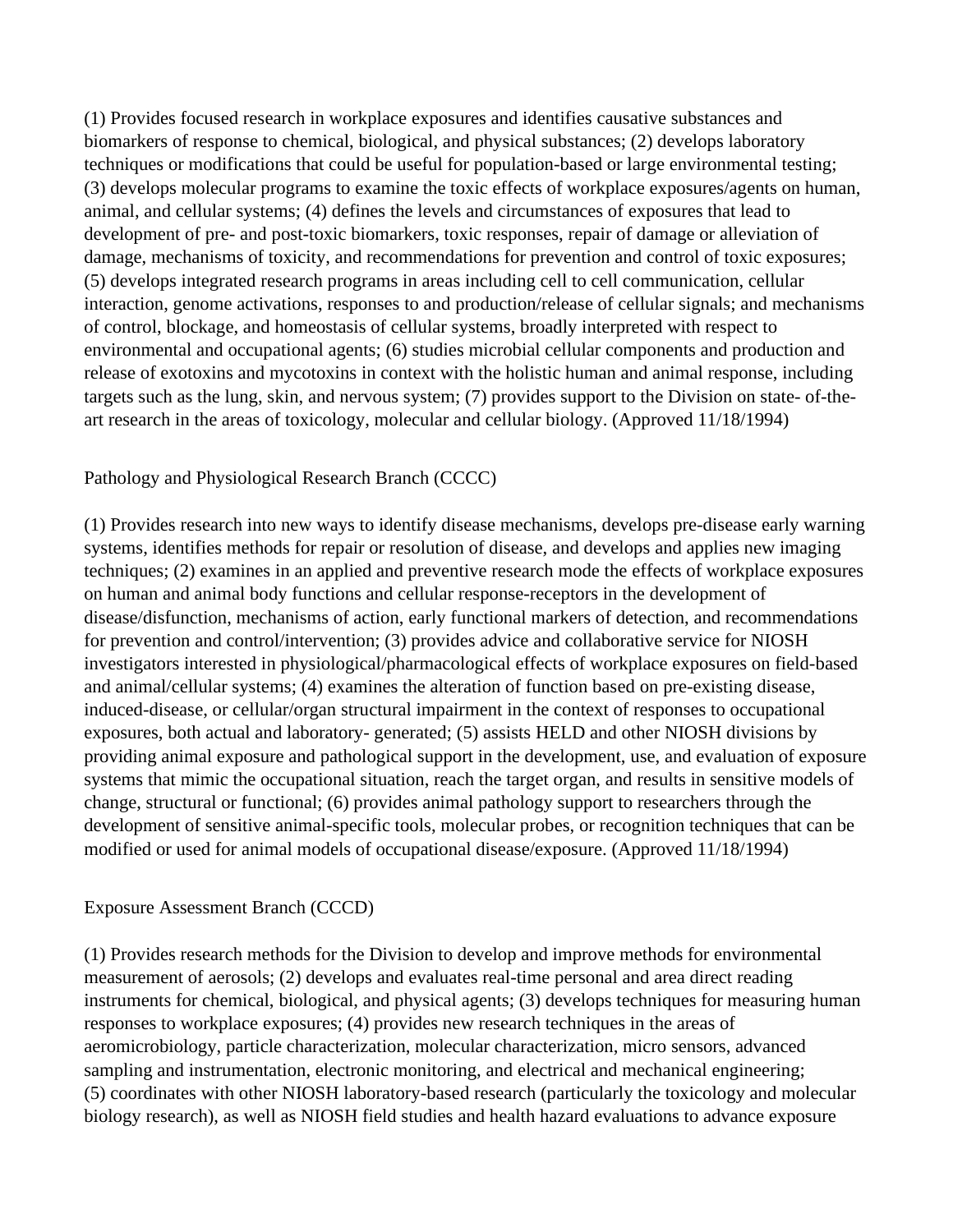assessment methods; (6) develops new methodologies for exposure modeling of current and past exposure for use in applied research (epidemiological and molecular epidemiological studies). (Approved 11/18/1994)

Physical Effects Research Branch (CCCE)

(1) Provides research capabilities for developing and establishing engineering solutions for the control of occupational disease; (2) coordinates with the Exposure Assessment Branch to develop engineering techniques to solve problems in measuring and monitoring programs; (3) develops and utilizes techniques in computerized workplace simulations and mathematical models; (4) develops passive protective devices and systems for preventing or minimizing worker exposure to hazardous chemical, biological, and physical substances; and (5) develops sophisticated personal protective equipment to provide workers with information about their working environment. (Approved 4/10/2019)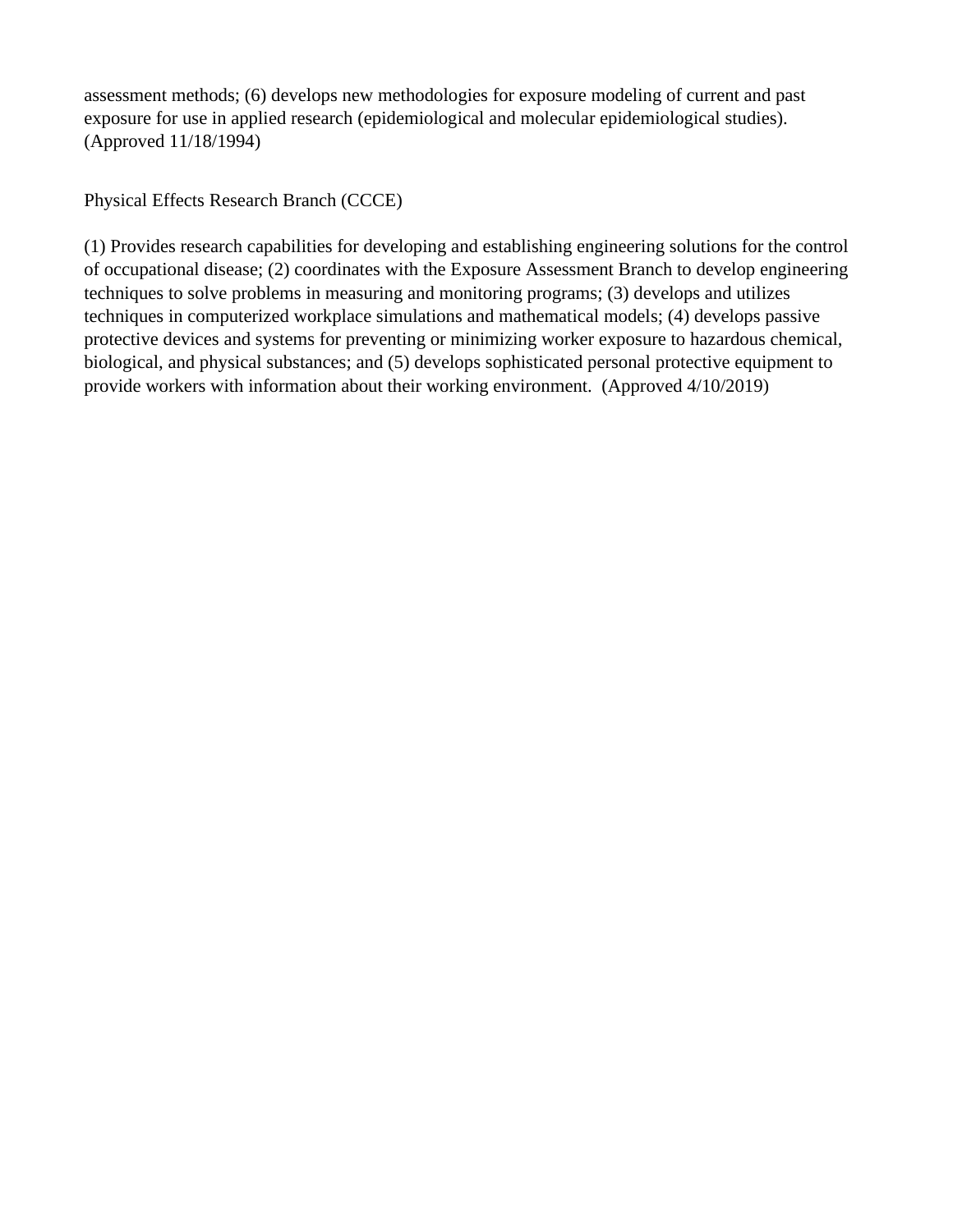Allergy and Clinical Immunology Branch (CCCG)

(1) Conducts basic and applied laboratory research in areas of immunology, allergy and inflammation relevant to occupational diseases; (2) provides research laboratory collaboration to support clinical and field investigations focusing on occupational diseases mediated by inflammation and immunity;

(3) searches for underlying mechanisms and improved laboratory based approaches to prevent, identify and manage these diseases; identification, characterization and assessment of exposure to high and low molecular weight allergens; assessment of workplace exposures to microbial agents and their constituents; and assessing the impact of workplace exposures on inflammation, immunity, host defense, and their interactions. (Approved 12/27/2004)

## Bioanalytics Branch (CCCH)

(1) Provides experimental design and support of laboratory-based research to address the statistical aspects of projects in the Division and throughout the Institute; (2) verifies the statistical quality, both in the design and analysis phases, of all experimental research in the Institute; (3) develops and directs the application of new statistical methods as well as the design and analysis of field research projects for the Institute; (4) develops computerized methods for independent research initiatives in statistical methods to advance basic research in experimental and observational studies; and (5) collaborates in the design of laboratory and field research studies, providing consultation through the course of research on computerized methods of data collection and interpretation of results. (Approved 4/10/2019)

Chemical and Biological Monitoring Branch (CCCK)

(1) Conducts applied research and establishes the methods for the identification and assessment of occupational exposures using biomonitoring, industrial hygiene field- and laboratory-based analytical methods, direct reading instruments and sensors, advanced microscopy techniques, and aerosol science; and (2) serves as an Institutional resource and collaborates with internal and external partners as related to application of these areas for occupational exposure assessment research focusing on novel and emerging issues. (Approved 4/10/2019)

### Division of Science Integration (CCE)

(1) Conducts research that will lead to the prevention of occupational disease, deaths, and injuries through the evaluation and synthesis of scientific information, and forecasting the emergence of technologies that impact work, how work is organized, and how to stimulate change in the work environment; (2) researches and develops preventive outcomes so that workers are protected from workplace hazards; (3) identifies factors that impact the conduct of work and that are potentially harmful to workers and the workforce; (4) develops recommendations and guidance for safe and best practices by building on research, evaluation, synthesis of information, and collaboration across branches and programs; and (5) conducts studies of the most effective ways to translate research and guidance to practice through utilization of hazard and risk information to apprise employers, workers, and decision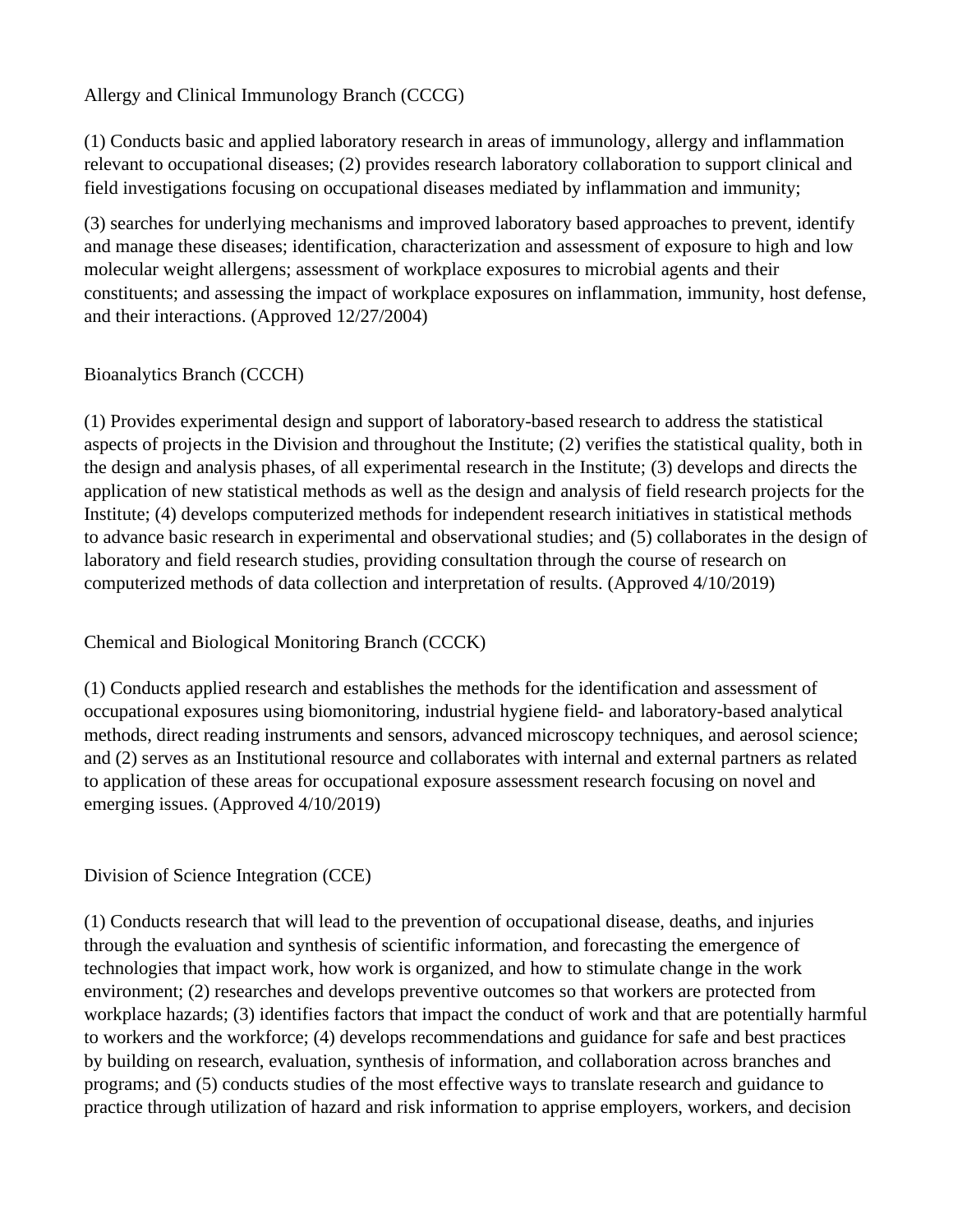makers of the extent and severity of workplace risks to be prevented and the means to do so. (Approved 4/10/2019)

Science Applications Branch (CCEB)

(1) Develops interventions and preventive guidance to protect the workforce from adverse effects of work and workplace hazards through the evaluation and synthesis of scientific research; (2) conducts research to address the range of workplace hazards in their chemical, physical, and biological forms and conducts research on the organization of work, which will lead to the development of guidance on various hazards and analytical methods; and (3) prioritizes and informs guidance development through the use of risk assessments and exposure science. (Approved 4/10/2019)

Social Science and Translation Research Branch (CCEC)

(1) Conducts research on work and non-work factors that lead to adverse effects in workers and develops guidance to ameliorate those factors through focusing on understanding and investigating the environment of work; (2) conducts research on how work is organized and the implications for health, productivity, and prevention; (3) provides leadership via a virtual cross-Institute effort in translation research which is the application of scientific investigative approaches to study how the outputs of basic and applied research can be effectively translated into practice and have an impact, including the study of how useful knowledge and interventions are disseminated, adopted, implemented and institutionalized; and (4) conducts research and develops guidance on vulnerable populations including young, aging, contingent, and immigrant workers, and small businesses. (Approved 4/10/2019)

# Risk Evaluation Branch (CCEE)

(1) Identifies occupational health and safety hazards through qualitative reviews of the scientific literature; (2) conducts quantitative risk analyses of health and safety hazards; (3) researches and develops new quantitative risk assessment methodologies; (4) identifies information on worker exposures for risk characterization; (5) assists the Director of NIOSH in establishing a priority system for document development and recommended standards; (6) conducts intervention studies on the effectiveness of current standards in preventing occupational diseases and injuries; and (7) conducts scientific reviews of internationally produced documents. (Approved 1/15/1997)

# Emerging Technologies Branch (CCEG)

(1) Conducts research and gathers information that facilitates forecasting, identifying, evaluating, and developing guidance on potential hazards in new or emergent technologies; (2) collaborates with other branches, divisions, programs, and agencies that research and investigate new technologies to identify and increase understanding of hazards as a technology emerges and information on it as it is deployed; (3) conducts research addressing nanotechnology, advanced manufacturing and materials, synthetic and engineered biology, and other technologies as they emerge; (4) manages and coordinates the Nanotechnology Research Center; and (5) develops recommendations and guidance, utilizing Prevention through Design (PtD) concepts, and leads the PtD program. (Approved 4/10/2019)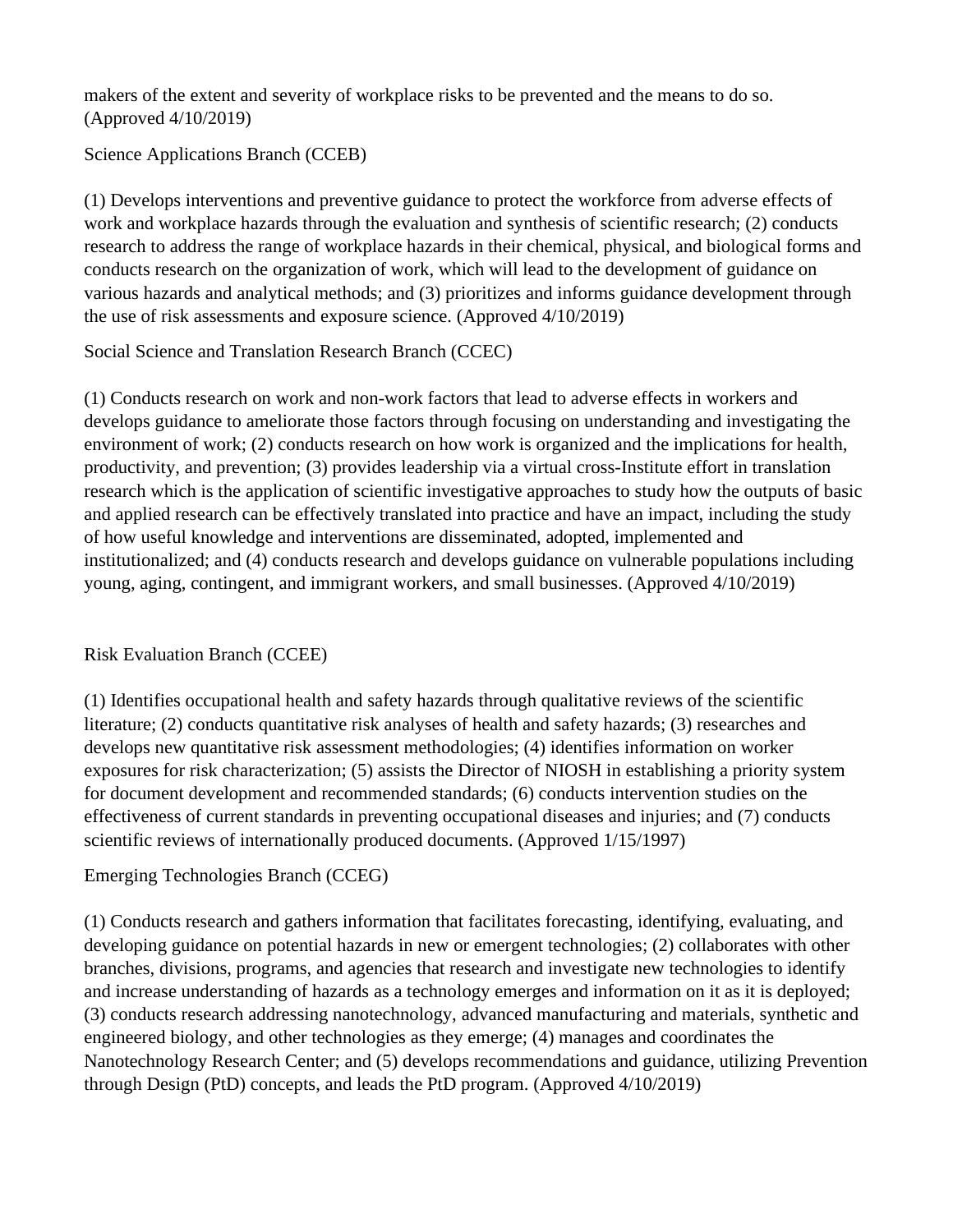#### Respiratory Health Division (CCH)

The Respiratory Health Division (RHD) seeks to advance protection against work-related hazards and exposures that cause or contribute to respiratory illness, injury, and death and to promote workplacebased interventions that improve respiratory health. To accomplish its mission, the Division gathers and synthesizes information, makes recommendations, and delivers products and services to a range of stakeholders, including partners able to effect prevention. Specifically, RHD: (1) Prevents work-related respiratory disease and improves workers' respiratory health by generating new knowledge and transferring that knowledge into practice; (2) plans, designs, and conducts a national research program relevant to preventing occupational respiratory disease and optimizing workers' respiratory health; (3) upon request, conducts hazard evaluations and provides technical assistance to address challenges, including emerging issues, in occupational respiratory disease; (4) plans, designs, and conducts a national surveillance program for occupational and work-related respiratory disease; (5) communicates study findings to prevent occupational respiratory disease and optimize workers' respiratory health, and evaluates the effectiveness of these communications; (6) administers a program of legislatively mandated medical monitoring services for coal miners under the Federal Mine Safety and Health Act of 1977; and (7) provides rewarding educational and training opportunities in occupational and workrelated respiratory disease prevention to visiting scientists, Epidemiologic Investigations Service Officers, fellows, residents, interns, students and others through a variety of temporary assignments in various Division activities. (Approved 9/17/2015)

Office of the Director (CCH1)

Directs and manages the operations of the Respiratory Health Division. (Approved 9/17/2015)

#### Field Studies Branch (CCHB)

(1) Plans, designs, and conducts short- and long-term field investigations relevant to preventing occupational respiratory diseases and optimizing workers' respiratory health; (2) responds to requests for health hazard evaluations and technical assistance relevant to occupational respiratory disease; (3) conducts morbidity and mortality studies relating to occupational respiratory diseases in selected worker populations and the general population in order to identify causal agents and other risk factors, quantify exposure effect relationships, and evaluate prevalence and severity of specific respiratory diseases; (4) conducts environmental studies, medical test evaluations, industrial hygiene research, laboratory research, demonstrations of workplace exposures and controls, and studies the challenges created by new technologies; (5) provides statistical design and implements data analysis and verification for Division research projects; and (6) develops and evaluates research methods of data collection, processing, and statistical analysis that are relevant to the Division mission, including medical tests, sampling approaches and equipment, sample analyses, exposure and dose assessment and modeling (including dermal exposure), bioavailability of exposures, biomarkers of exposure and health effects, and protective measures. (Approved 9/17/2015)

Surveillance Branch (CCHD)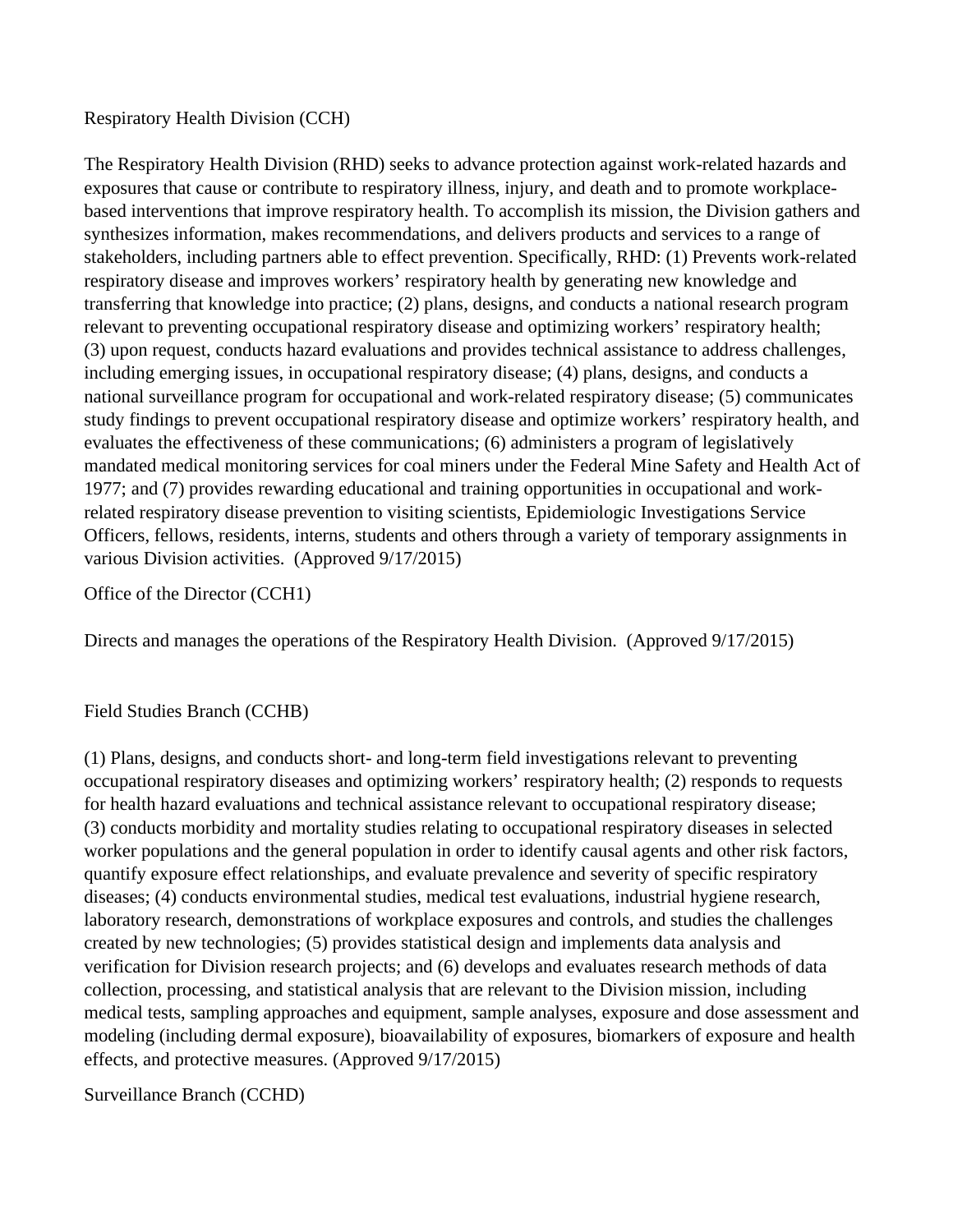(1) Collects, analyzes, and disseminates accurate and timely health and hazard information related to occupational respiratory diseases and workers' respiratory health, and collaborates in the establishment and analysis of health surveillance systems at the national and state level in order to: (a) provide information relating to overall incidence, prevalence, mortality, and impact of occupational respiratory diseases and workers' respiratory health; (b) describe the occurrence of specific diseases with regard to occupation, industry, exposures, geography, demographic characteristics, temporal trends, and other relevant factors for which information is available; (c) describe the distribution and trends in occupational exposure to agents responsible for respiratory diseases; (d) identify emerging risks for respiratory disease; (e) assess racial/ethnic and other disparities in the occurrence of occupational respiratory diseases and occupational exposures to agents responsible for respiratory diseases; and (f) evaluate impact of interventions, policies, and program activities on the occurrence of occupational respiratory disease; (2) synthesizes data to frame recommendations for priority setting, hypothesis generation, and improved methods for data collection; (3) disseminates information through development and publication of timely information and reports describing workplace hazards and exposures and work-related occupational lung diseases, and application of communication science, media principles, and web design to enhance access to and use of data and information; (4) develops and evaluates innovative surveillance methods; (5) coordinates with other Federal agencies, promulgates rules, and implements programs as authorized by the Federal Mine Safety and Health Act of 1977 and its subsequent amendments, to provide for the collection and reporting of health and hazard surveillance data related to occupational respiratory diseases in coal miners, including planning, coordinating, and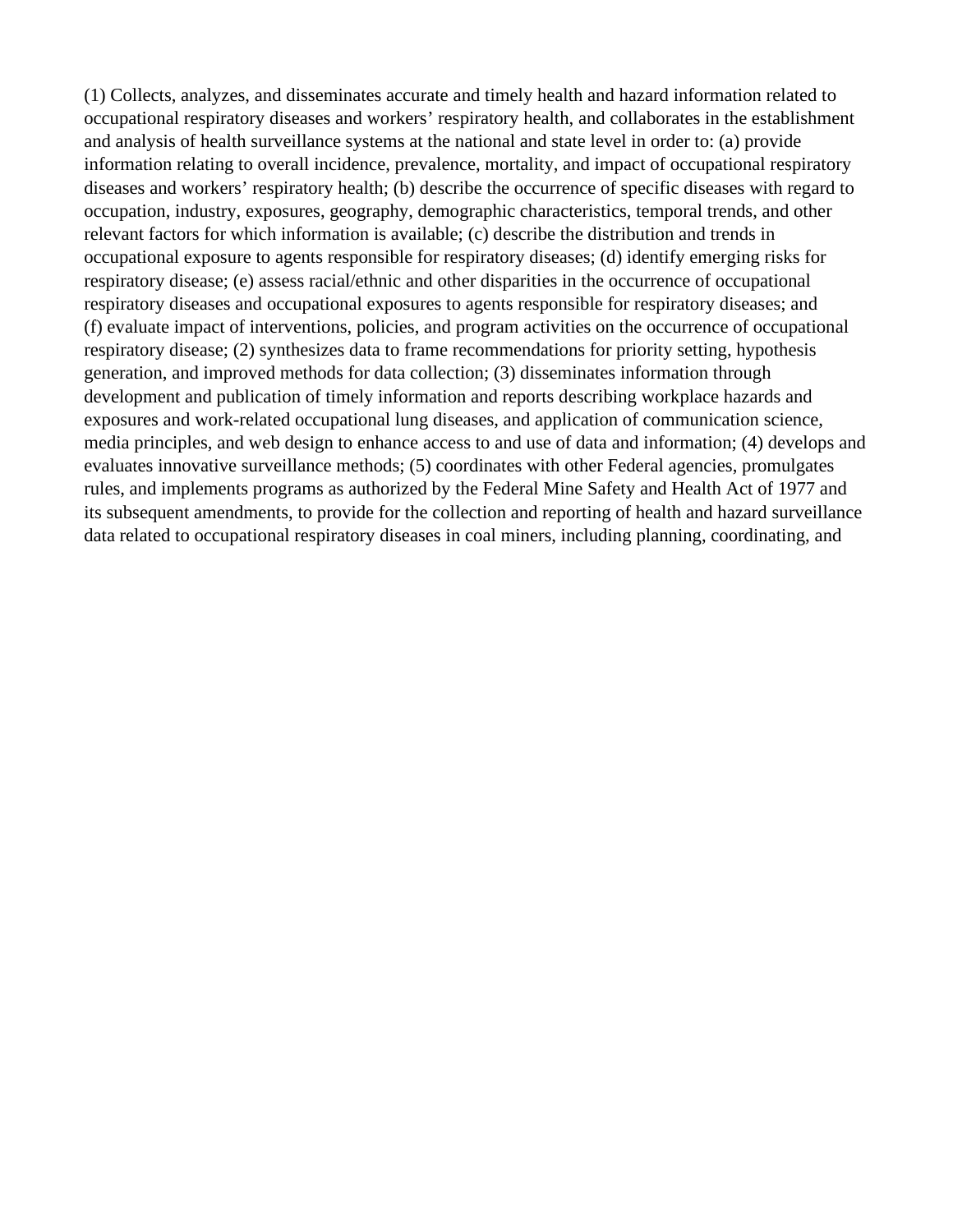processing the medical examinations provided for miners, operating an approval program for participating medical facilities and physicians, and evaluating and approving employer programs for the examination of miners in accordance with published regulations; (6) provides technical assistance and recommendations concerning medical screening and health surveillance of workers exposed to respiratory hazards in the workplace, including administering a national program of spirometry training, providing training and testing on the classification of radiographs for the pneumoconioses, and collaborating with national (e.g., American College of Radiology, American Thoracic Society) and international (e.g., International Labour Organization) groups to develop and improve occupational respiratory disease medical surveillance methods; and (7) establishes collaborations to identify, support, and evaluate interventions designed to improve respiratory health in the workplace. (Approved 9/17/2015)

## Division of Safety Research (CCJ)

(1) As the focal point for the Institute's occupational traumatic injury prevention and safety program, identifies the major causes of injuries and safety hazards, identifies interventions to improve worker safety, and supports implementation of these interventions; (2) develops scientifically sound recommendations for programs to prevent and control occupational traumatic injuries; (3) develops scientifically sound recommendations for the performance and use of equipment and various other devices for protecting workers; (4) evaluates the impact of targeted control programs for preventing or mitigating traumatic injury, diseases, disability, and death; (5) manages program planning/project coordination, including the Division's financial and personnel management systems, and ensures the scientific and program integrity of Division functions. (Approved: 6/7/2002)

Analysis and Field Evaluations Branch (CCJB)

(l) Identifies causes or specific risk factors and hazards associated with fatal and non-fatal occupational traumatic injuries (acute, subacute, chronic, or cumulative) and safety failures; (2) determines the impacts and efficacy of intervention strategies and safety systems for the prevention of these conditions, and the promotion, maintenance, or restoration of an injury free, well-protected work force; (3) develops scientifically sound methods for the conduct of analytic epidemiologic investigations and applied field intervention trials to assess the effectiveness of new, redesigned, and existing technical, managerial, regulatory, and system safety engineering and occupational medicine approaches and programs for preventing injuries and for utilizing recommended work practices and equipment; and (4) provides technical assistance to other components of the Division and to other occupational safety and health entities in evaluating and improving the implementation of recommended interventions. (Approved 12/12/2003)

# Protective Technology Branch (CCJC)

(1) Designs and develops new and improved safety engineering systems and controls, protective equipment, and work practices to protect workers from all types of trauma; (2) develops and validates test and measurement methods necessary to conduct safety controls and equipment research; (3) tests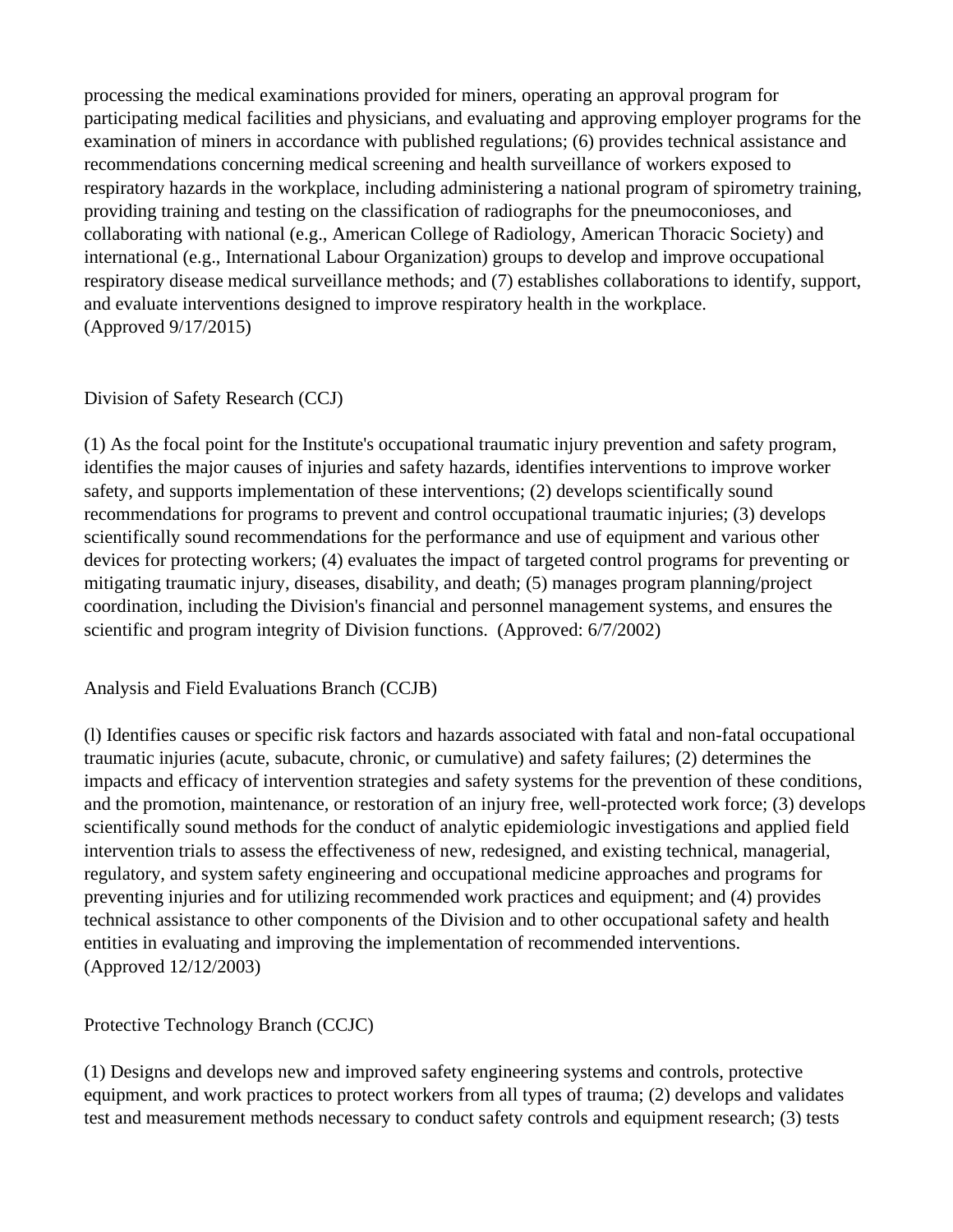and evaluates, in the laboratory, simulated workplace, and actual work-sites, existing and new technological approaches to worker protection, and occupational injury prevention and control;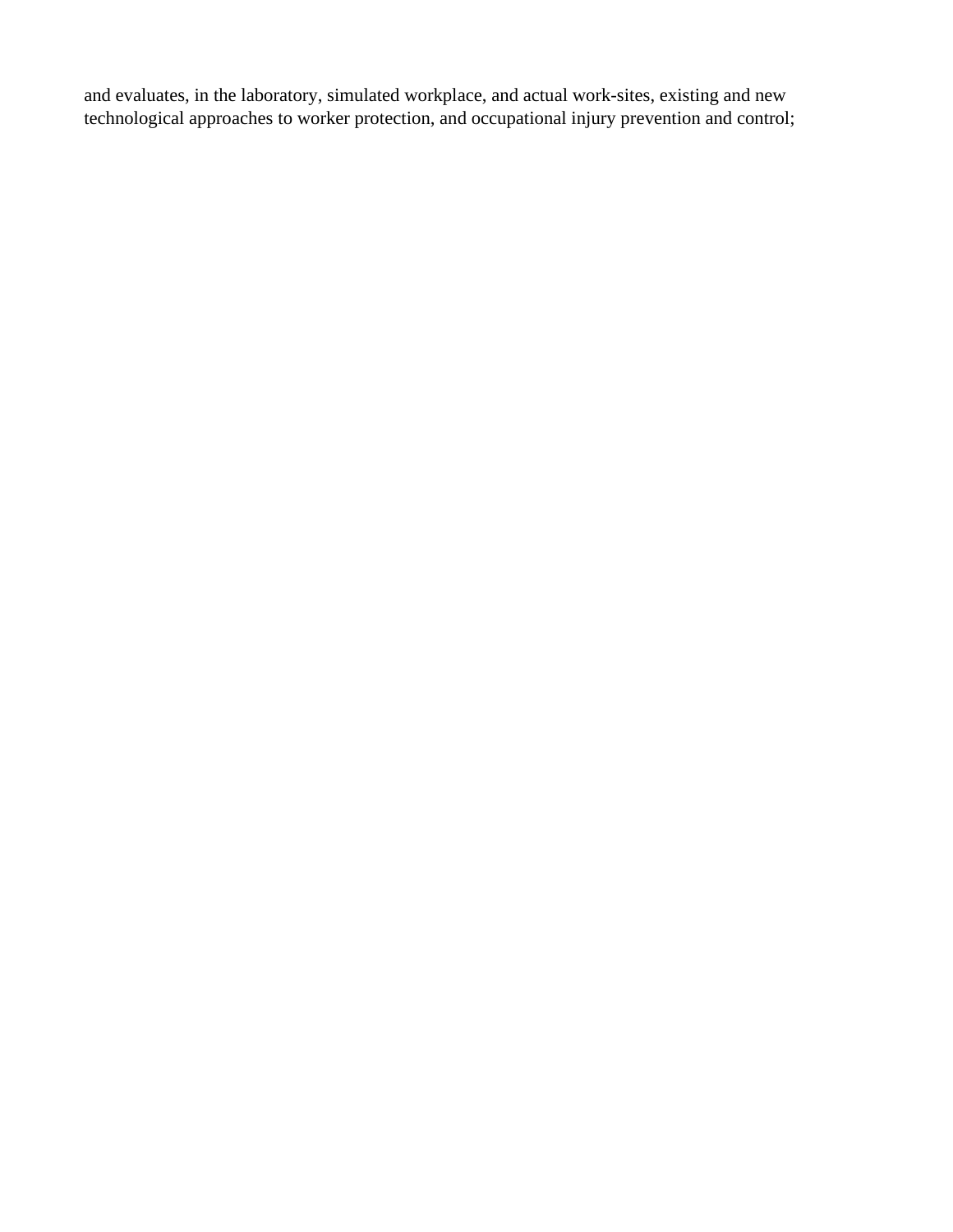(4) analyzes potentially hazardous operations using systems safety and/or other engineering techniques to identify safety engineering control and safe work practice strategies; (5) evaluates the use and performance of safety engineering controls and protective equipment; (6) develops scientifically sound recommendations for the performance and use of existing or redesigned safety engineering controls, work practices, protective equipment, exposure assessment tools, and occupational safety research technologies; (7) develops technical information to support recommendations for safety standards; (8) provides recommendations to the Analysis and Field Evaluations Branch regarding specific hazards or interventions requiring further epidemiologic research and/or evaluation; (9) provides technical assistance and consultation to other Branches within the Division of Safety Research, other components of NIOSH and CDC, other Federal agencies, and other public and private sector organizations on the use of protective technology for the prevention of worker exposures to safety hazards that lead to injuries. (Approved 12/12/2003)

### Surveillance and Field Investigations Branch (CCJD)

(1) Identifies and describes distributions of fatal and non-fatal occupational traumatic injuries and safety hazards; (2) collects, reviews, and summarizes data on injuries and safety hazards, including the major types of traumatic injury and death among workers and those due to the failure of safety measures; (3) conducts in-depth investigations of selected cases or clusters of injuries or safety hazards; evaluates trends in occupational injury at the national level; (5) makes comparisons among rates found for regions, industries, occupations, and other important variables; (6) provides data which serves as a basis for planning, providing, and evaluating occupational injury prevention and safety services; (7) identifies specific problem areas to be investigated further by the Analysis and Field Evaluations and Protective Technology Branches; (8) provides assistance to State agencies to upgrade occupational injury and injury hazard surveillance at the State level. (Approved 12/12/2003)

Division of Field Studies and Engineering (CCK)

(1) Conducts the legislatively mandated health hazard evaluation and industry-wide research programs through longitudinal record-based studies and field studies to identify the occupational causes of disease in working populations and their offspring, and determines the incidence and prevalence of acute and chronic effects from work-related exposures to hazardous substances; (2) conducts exposure, epidemiologic, and engineering research for input to standards to control occupational health hazards; (3) plans and conducts worksite and laboratory engineering research to identify, evaluate, develop and implement technology to prevent workers' exposures to chemical, biological, and physical agents; (4) plans and conducts laboratory and worksite research to develop strategies to prevent occupational hearing loss and musculoskeletal disorders; (5) develops and maintains data systems, using national and state data, that track the magnitude and extent of job-related illnesses, exposures, and hazardous agents among the nation's workers; (6) provides support for first responders during national emergency response activities; and (7) provides technical assistance and consultation on matters pertaining to occupational safety and health to other Federal, state, and local agencies, and other groups or individuals. (Approved 4/10/2019)

Hazard Evaluations and Technical Assistance Branch (CCKB)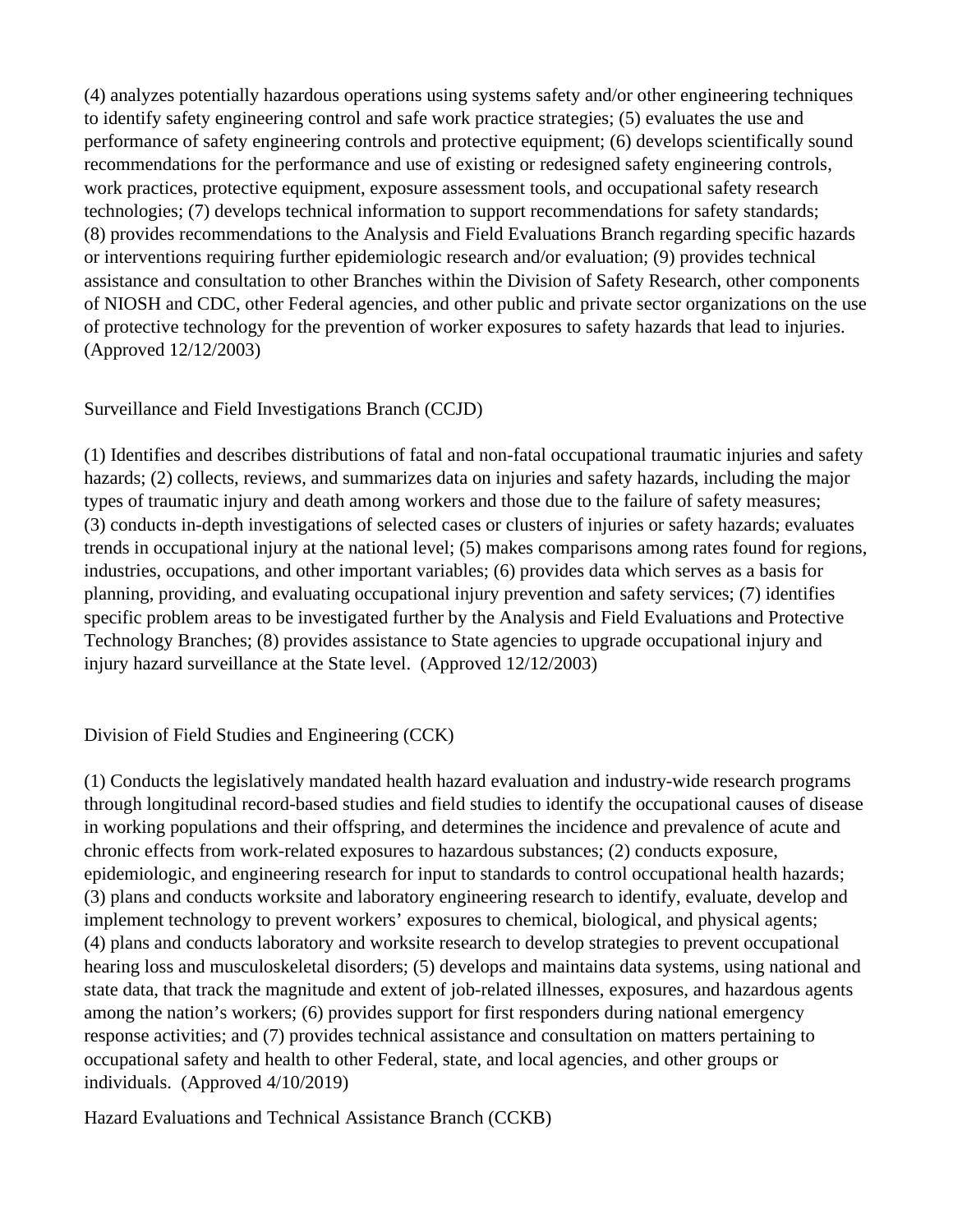The Health Evaluations and Technical Assistance Branch conducts the legislatively-mandated health hazard evaluation program in response to employer and employee representatives requests for hazard evaluations and toxicity determinations, including coordinated medical and industrial hygiene field surveys; provides medical/epidemiologic and industrial hygiene technical and consultative assistance to Federal, State, and local agencies, labor, industry, and other groups or individuals to control occupational health hazards and to prevent occupational illness and disease. (Approved 12/8/2003)

#### Field Research Branch (CCKC)

(1) Conducts and supports etiologic and exposure assessment research studies in working populations; (2) communicates research results to workers, scientists, industry, and the public; (3) provides research data for the development of health hazard controls and protective standards; and (4) conducts research using workers' compensation data and systems to identify hazards and improve workplace safety and health. (Approved 4/10/2019)

Health Informatics Branch (CCKD)

(l) Develops, maintains, and uses data and record systems to track the magnitude and extent of jobrelated illnesses and exposures among the nation's workers using new and existing data from sources such as Federal, State, and local agencies, labor, industry, tumor registries, medical, laboratory, and other records; (2) uses novel research methods to identify and develop, or in certain instances, support the development of new sources of data for surveillance and research purposes; (3) develops new surveillance research methods; and (4) uses new technologies to communicate health and exposure information to stakeholders and the public. (Approved 4/10/2019)

Engineering and Physical Hazards Branch (CCKE)

(1) Plans and conducts research on engineering control technology to prevent worker exposures to hazards and promotes the application of effective engineering control technologies for safeguarding worker health and safety; (2) provides consultation in the application of effective control solutions and techniques for hazard prevention; (3) conducts research related to occupational hearing loss, including causative factors, noise control, hearing protection devices, and impulse noise to prevent occupational hearing loss for workers at risk in non-mining sectors; (4) conducts research related to ergonomic hazards including developing engineering controls in the laboratory and evaluating their effectiveness in the workplace to prevent workplace musculoskeletal disorders; and (5) conducts rapid prototype research to design and develop control solutions to workplace exposure problems.(Approved 4/10/2019)

National Personal Protective Technology Laboratory (CCL)

The National Personal Protective Technology (NPPTL) prevents work-related injury, illness and death by advancing the state of knowledge and application of personal protective technologies (PPT) including instrumentation, respiratory protective devices (RPD), and a diversity of personal protective equipment (PPE) used for the protection of American workers. To accomplish this mission, NPPTL leads and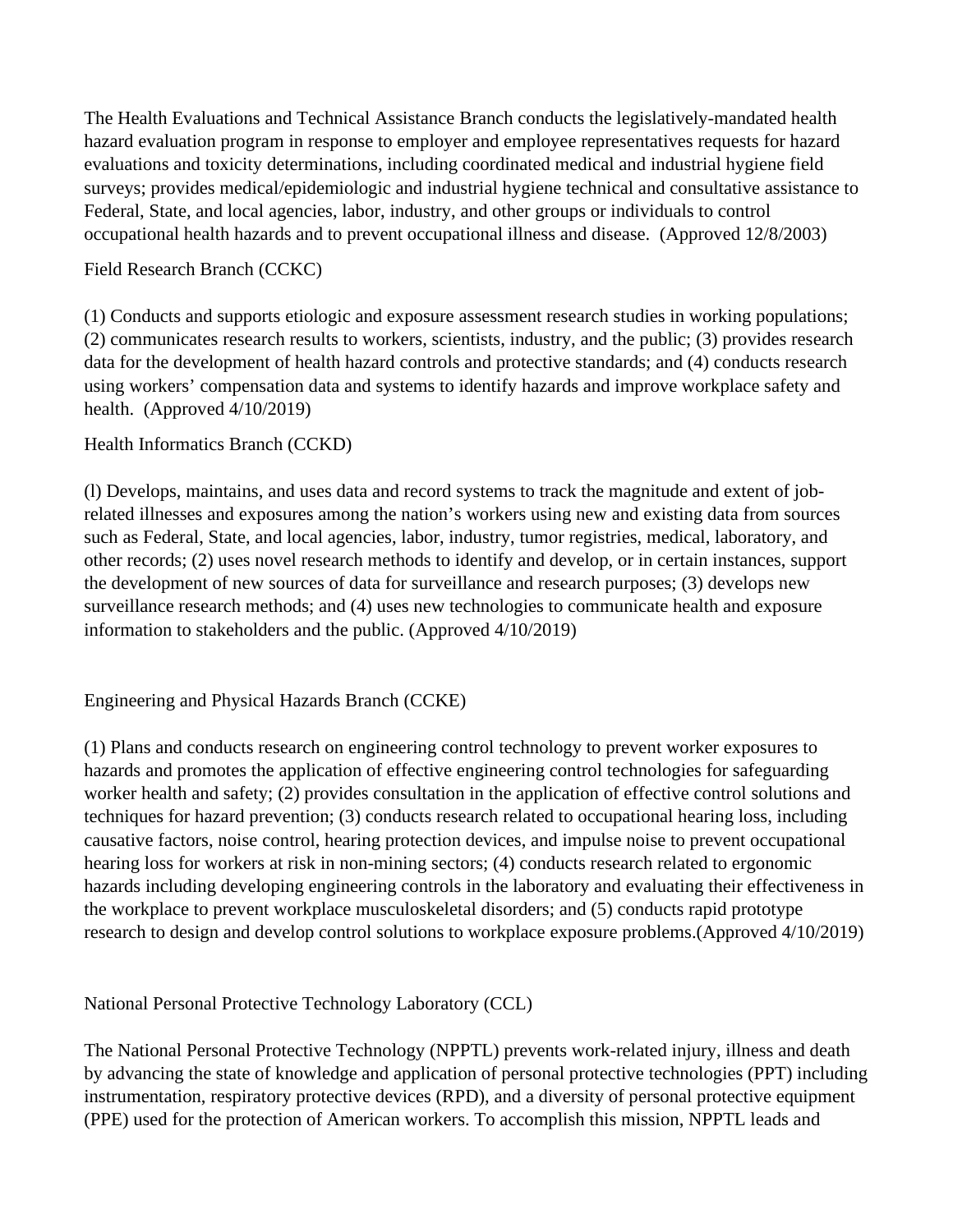coordinates the National Institute for Occupational Safety and Health's (NIOSH) programs, projects, and policies related to PPT across the Institute. NPPTL: (1) identifies the need for research, conducts and coordinates research to support the development of new technologies, performance, quality and reliability standards, Federal regulations, safety and health criteria, and Institute policy; (2) conducts a variety of laboratory and field investigations relating to the development and evaluation of innovative technologies; (3) directs, implements, and provides national guidance related to conformity assessment programs and functions (e.g. inspection, testing, certification, quality assurance, surveillance); (4) provides national leadership serving on national and international PPT consensus standard setting committees; (5) develops and promulgates standards and regulations; (6) produces and disseminates scientific reports and national guidance documents including research, laboratory and field studies, safety and health investigations, scientific criteria, and national guidance; (7) designs and implements information technology functions including national or program databases, trusted sources for public information and social marketing; and (8) coordinates program support functions including budget, facilities, growth initiatives, and communications, and scientific support functions such as Committee on Personal Protective Equipment and Institute of Medicine evaluations, special projects, non- respiratory PPE conformity assessment, and federal and consensus standards across NIOSH. (Approved 6/10/2015)

Conformity Verification and Standards Development Branch (CCLE)

(1) Administers the Department of Health and Human Services Title 42 Code of Federal Regulations (CFR), Part 84-Respiratory Protective Devices conformity assessment functions (i.e. inspection, testing, certification, documentation control, quality assurance, and surveillance) including: a) processing respirator approval applications by verifying conformance with Federal regulations and national consensus standards such as performance, quality, reliability, and documentation requirements to determine the effectiveness of respirators used during entry into or escape from hazardous atmospheres, b) issuing or revoking NIOSH certificates of approval, c) evaluating and maintaining official records on NIOSH- certified respirators including the establishment of NPPTL and national databases, d) recommending NIOSH policy relating to RPD conformity verification criteria for traditional and innovative respirator technologies and applications, and, e) investigating and processing Freedom-of-Information-Act requests; (2) establishes and administers an internal audit program to evaluate the conformity assessment functions of NPPTL; (3) maintains official files of policies, standards, standard operating and test procedures used as the basis for granting a NIOSH certificate of approval; (4) provides national recommendations for effective conformity assessment programs associated with non-respiratory PPT; (5) assesses research findings and translates them into effective conformity assessment recommendations for NIOSH policy, standards, regulations, and surveillance practices, for new protective technologies or special applications of existing technologies; (6) leads NIOSH participation in the development and promulgation of national and international consensus standards, conformity assessment program criteria and guidance, establishment of Federal regulations where necessary, and assesses of economic impact of Federal regulations; (7) prepares criteria for proper selection, recommends national guidance for effective use (e.g. cautions, limitations, and restrictions of use) and maintenance, and provides technical support; (8) plans and conducts public meetings to solicit or provide information concerning technology and conformity assessment practices; and (9) prepares and disseminates national reports related to conformity assessment of PPT. (Approved 6/10/2015)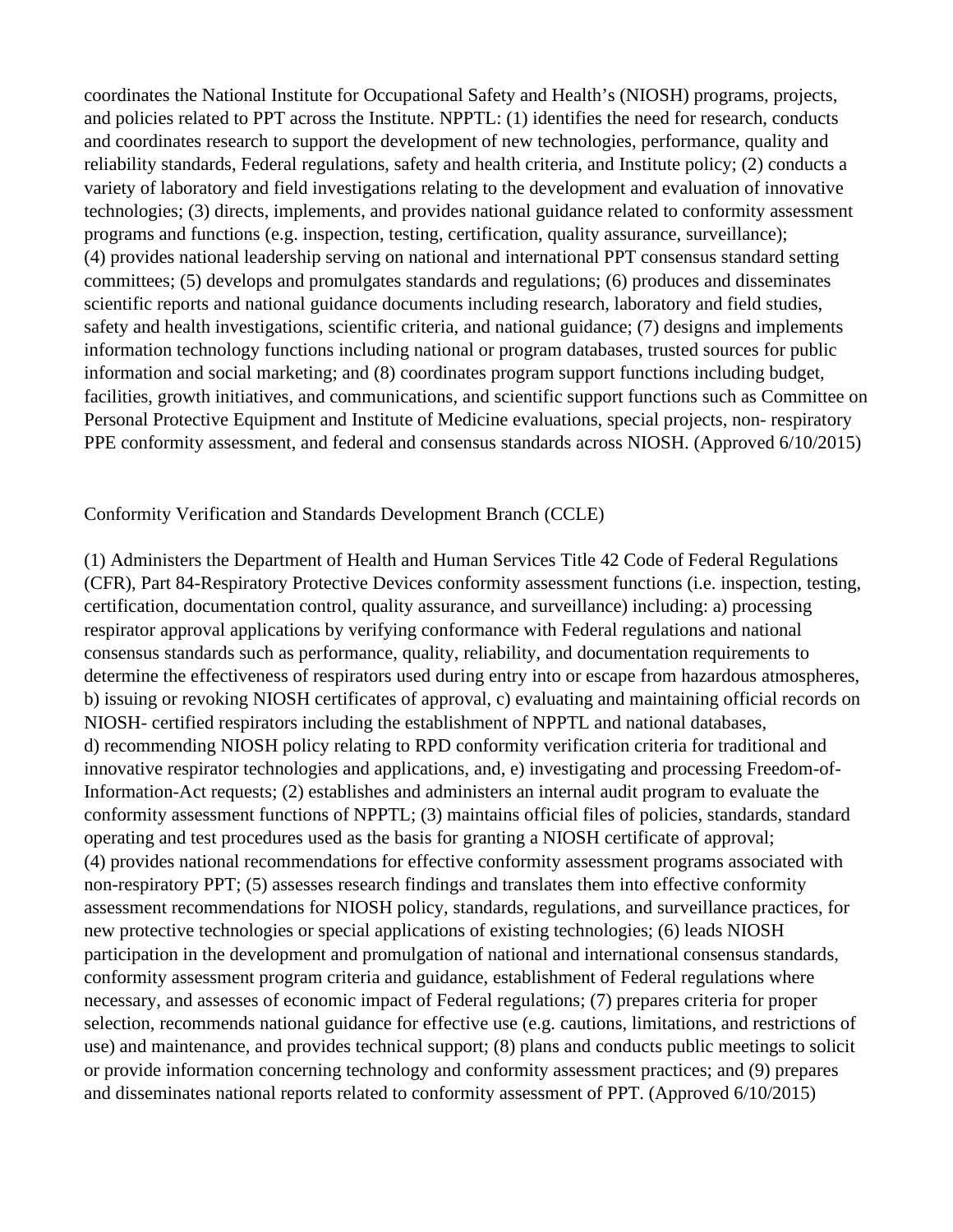#### Research Branch (CCLG)

(1) Conducts hypothesis testing-based PPT research with an emphasis on respiratory protection, protective clothing, and ensemble research; (2) encourages and conducts research related to innovative technologies to improve the use and usability of existing and new PPT products; (3) conducts laboratory and field research projects to measure performance, quality, reliability, and efficacy of the materials, components, and sub-systems used in PPT as well as complete equipment systems, especially for new or emerging hazards, and recommends criteria to improve the selection, care, maintenance, and use of PPT; (4) investigates emerging hazards and personal exposures to identify worker PPT needs and technology gaps; (5) conducts research to identify and recommend effective integration strategies and evidencebased test methods for PPT for use in PPT standards; (6) recommends performance, quality, reliability, and efficacy criteria; (7) studies and improves human/technology interfaces to better understand and mitigate barriers to effective PPT selection, care, maintenance, and use; (8) conducts laboratory and field-based research into the biomechanical, physiological, and psychological stressors and worker responses to PPT; (9) conducts research, developing interventions, and identifies innovative methods (e.g., new software tools, information technology, social marketing, training methods, practices, equipment, etc.) of increasing end-user compliance with proper selection, care, maintenance, and use of PPT; (10) provides systematic collection, analysis, and interpretation of PPT use practices, including investigation of barriers to effective PPT use; (11) produces and disseminates technical information, research findings, training materials, and recommendations for PPT to improve protection of workers; (12) evaluates and disseminates PPT performance trends published through the post market surveillance activities; and (13) identifies and implements an effective communication and outreach program for stakeholders within the NIOSH sectors to inform end users of proper selection, care, maintenance, and use of PPT. (Approved 6/10/2015)

#### Evaluation and Testing Branch (CCLH)

(1) Conducts evaluations and tests in accordance with prescribed standard test procedures of RPD in support of NIOSH conformity assessment functions that lead to a NIOSH certificate of approval or its revocation; (2) conducts quality management system in-plant manufacturing-site evaluations including post market surveillance, and documents finding and recommendations in proper reports; (3) conducts evaluation and testing of PPT for various purposes, and prepares reports for dissemination to the public; (4) provides testing support to the NPPTL research and standards development initiatives; (5) develops evaluation methodologies, and unique test procedures to address new protective technologies or special applications of existing technologies; (6) conducts post market evaluations of NIOSH-certified RPD including the long- term field evaluation program, and prepares technical information and reports to improve standards for certification, selection, care, and use; (7) administers and conducts surveillance of field deployed PPT to evaluate conformance to applicable regulation, consensus standards, and NIOSH policy; (8) conducts investigations of PPT associated with complaints of nonconformance and/or concerns related to adverse health and safety including evaluations and analysis associated with NIOSHcertified respirators (e.g. certified product investigation process), and evaluating respirators and protective clothing submitted in conjunction with the NIOSH Fire Fighter Fatality Investigation and Prevention Program investigations conducted by the Division of Safety Research ; and (9) maintains and improves laboratory capabilities to perform evaluation and testing of PPT including innovative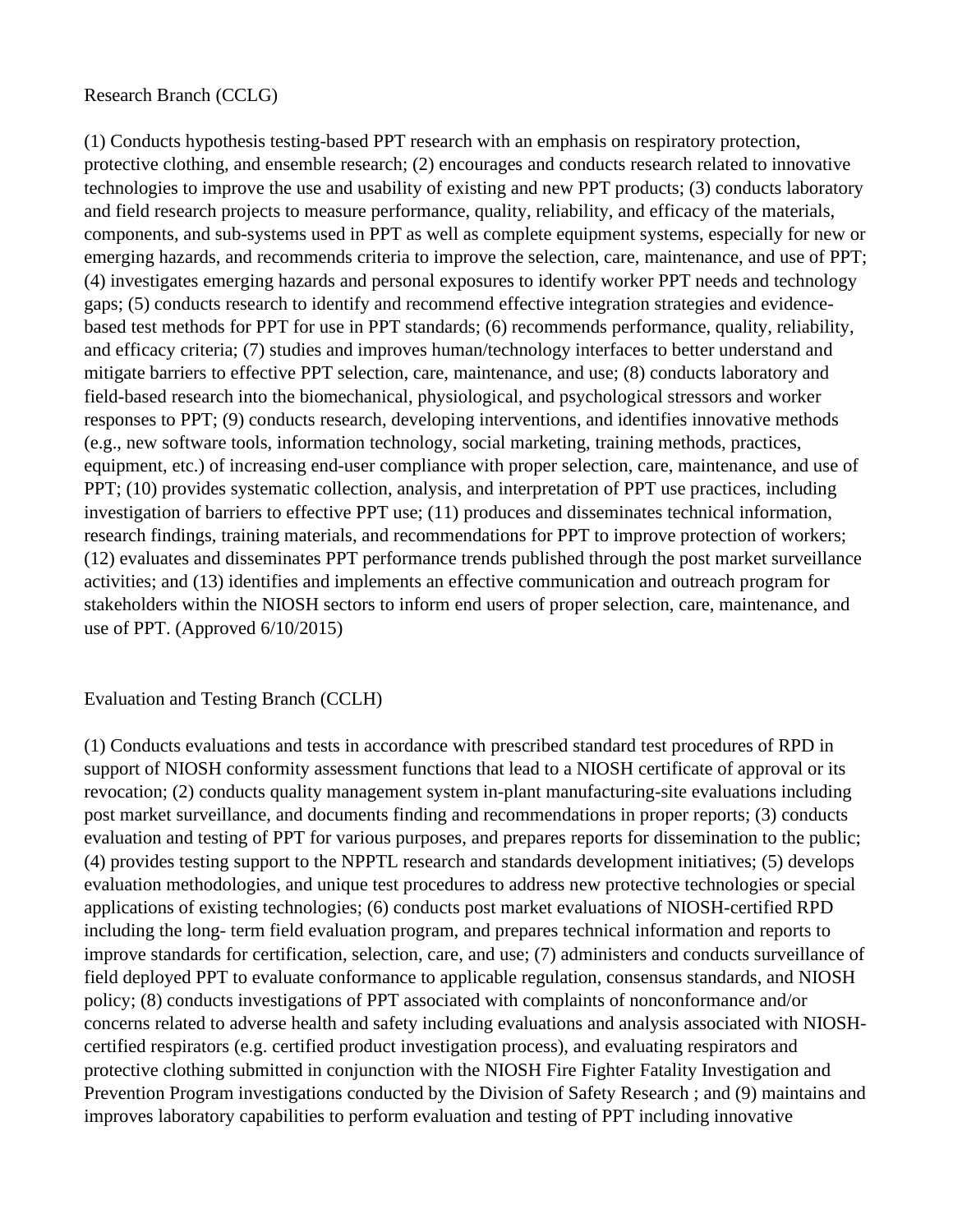technologies, implements a laboratory quality program (e.g., ISO 17025) to ensure quality and continuous improvement of PPT evaluations and tests, administers and maintains a chain of custody program to secure technologies or products obtained for evaluation and testing, and conducts an internal audit function to assure evaluation and testing are carried out in accordance policy and standard procedures. (Approved 06/10/2015)

#### Division of Compensation Analysis and Support (CCN)

(1) Conducts a program in support of Federal rulemaking to promulgate science-based methods and guidelines mandated by the Energy Employees Occupational Illness Compensation Program Act of 2000 (known as the "Act") to estimate the occupational radiation doses of claimants under the Act and evaluate the relationship between such doses and cancers incurred by the claimants; (2) develops and implements a program of science-based analysis and policymaking by which the Secretary of Health and Human Services shall consider and issue determinations on petitions by classes of employees to be included as members of the Special Exposure Cohort established under the Act; and (3) conducts a program of individual dose reconstruction to estimate and report the radiation doses of claimants under the Act. (Approved 2/23/2010)

#### World Trade Center Health Program (CCP)

(1) Provides the leadership and management to comply with the responsibilities under the James Zadroga 9/11 Act of 2010; Title XXXIII of the Public Health Service Act; (2) administers the World Trade Center Health Program (WTCHP); (3) develops, implements, and maintains a WTCHP quality assurance program; (4) provides annual reports to Congress; (5) consults with stakeholders in carrying out the WTCHP mission; (6) establishes and administers a WTCHP Scientific Technical Advisory Committee; (7) develops and implements an education and outreach program; (8) provides for uniform data collection and for data integration; (9) provides for collaboration between Data Centers and World Trade Center (WTC) Health Registry; (10) enters into and oversees contracts for Clinical Centers of Excellence, Data Centers, and Nationwide Provider Networks; (11) enters into agreement with New York City for purposes of collecting 10% of the specified funds stated in the Zadroga 9/11 Act of 2010; (12) ensures continuity of care; (13) reimburses Clinical Centers of Excellence for infrastructure costs; establishes a process for enrollment of WTC responders, and Pentagon and Shanksville responders; conducts reviews to determine if cancer/types of cancer should be added to list of WTC-related health conditions; (16) issues regulations for medical necessity; (17) reimburses costs for initial health evaluation, monitoring, and treatment; (18) establishes a process to determine and certify screeningeligible WTC survivors as certified-eligible survivors; (19) administers/collects recoupments from private insurance and workers compensation; (20) conducts and/ or supports research; (21) ensures that a Registry of 9/11 victims is maintained; (22) enters into agreement(s) with the Centers for Medicare and Medicaid Services for provider reimbursements; and (23) ensures compliance with all Health Insurance Portability and Accountability Act of 1996 (HIPAA) Public Law 104-191, statutory and regulatory provisions that govern the WTCHP as a covered entity, as well as any HHS HIPAA policies through the establishment of a WTCHP HIPAA Compliance Program. (Approved 4/28/2014)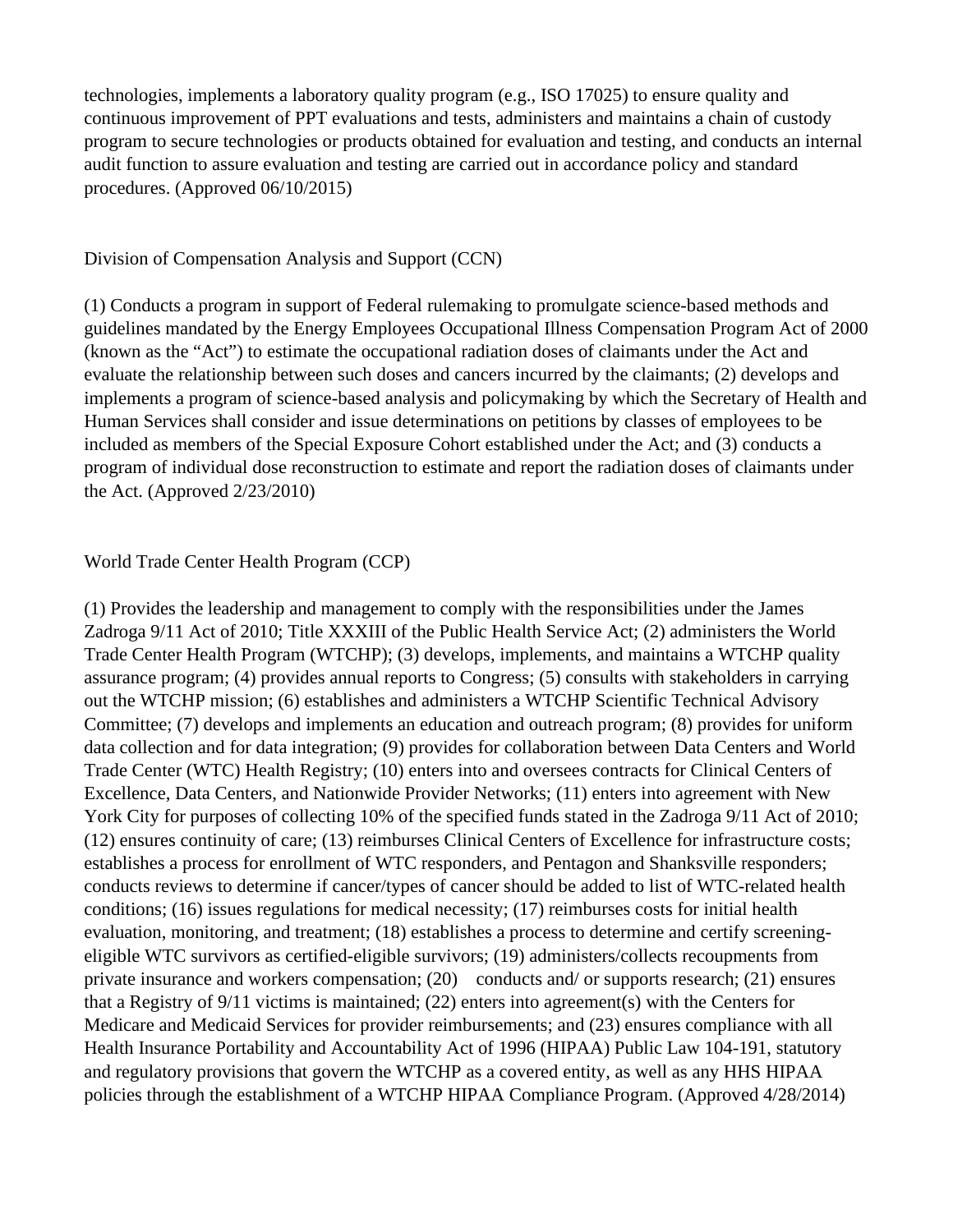#### Western States Division (CCQ)

The Western States Division (WSD) conducts research and provides technical assistance for the prevention of work-related illness, injury, and death; these activities are predominately focused on, but not limited to, occupational safety and health (OS&H) problems in the Western U.S., including Alaska and Hawaii. WSD conducts specific activities that provide actionable evidence to reduce OS&H hazards. To accomplish its mission, WSD: (1) conducts prevention research for at risk populations; (2) facilitates the development of OS&H programs in states and regions that have minimal or limited OS&H public health program capacity and state-supporting infrastructure; (3) serves as a multi-regional resource to provide outreach, expert advice, and technical assistance on OS&H priority issues, including the development, dissemination, and diffusion of NIOSH research products; (4) enhances and facilitates NIOSH initiatives and programs; and (5) responds to requests for technical assistance and conducts site evaluations to support Division programs and priorities and other NIOSH initiatives and programs, including evaluating exposures to hazardous chemical, biological, physical, and radioactive agents and recommending appropriate controls. Research includes the development of viable strategies to evaluate and prioritize hazards, communicate risk, provide evidence for prevention recommendations, and building state OS&H (capacity or activities) through surveillance data and stakeholder input. At risk populations include, but are not limited to, (a) high-risk industries such as oil and gas extraction, fishing, and aviation; (b) underserved groups such as American Indian/Alaska Native and immigrant and contingent workers; and (c) workers engaged in particularly hazardous activities such as hydraulic fracturing, wind and other renewable energy development, wild land firefighting; and water and air transportation. (Approved 3/6/2015)

### Pittsburgh Mining Research Division (CCR)

Provides leadership and guidance for the prevention of work-related illness, injury, and fatalities of mine workers through research and prevention activities of the Pittsburgh Mining Research Division (PMRD) through three (3) subordinate Branches. Specifically PMRD: (1) Conducts field studies to identify emerging hazards, to understand the underlying causes of mine safety and health problems, and to evaluate the effectiveness of interventions; (2) develops engineering and behavioral-based interventions, including training programs, to improve safety and health in the mines; (3) performs research, development, and testing of new technologies, equipment, and practices to enhance mine safety and health; (4) develops best practices guidance for interventions; (5) transfers mining research and prevention products into practice; and (6) collaborates with the Spokane Mining Research Division and other NIOSH divisions engaged in research and prevention activities relevant to mine worker health and safety. (Approved 4/29/2020; Effective 5/20/2020)

### Health Hazards Prevention Branch (CCRJ)

The Health Hazards Prevention Branch (HHPB) function is to reduce illnesses and injuries to mine workers through assessment and control of respiratory and physical hazards. Specifically the branch: (1) Assesses mine worker exposure to respiratory hazards, through a comprehensive characterization of the exposures and the evaluation and development of monitoring methods and technologies;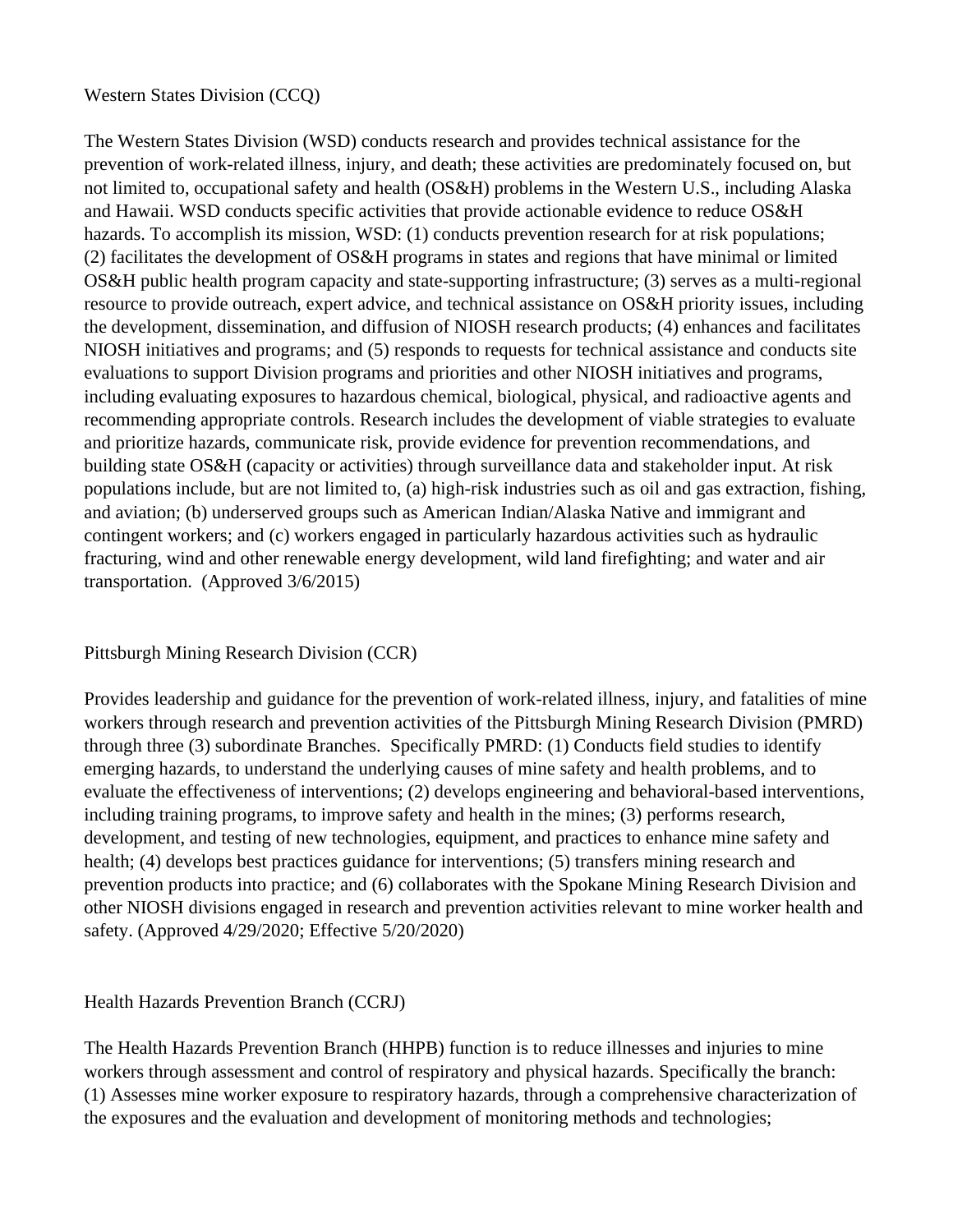(2) conducts research on and evaluates the performance and technical feasibility of engineering control strategies, novel approaches, and the application of new or emerging technologies for underground and surface mine dust and respiratory hazard control systems; (3) conducts research related to occupational hearing loss in the mining sector, including causative effects, noise controls, hearing protection devices and impulse noise; (4) demonstrates and evaluates the technical and economic feasibility of noise reduction controls; (5) conducts research related to ergonomic hazards including developing engineering controls in the laboratory and evaluating their effectiveness in the workplace to prevent workplace musculoskeletal disorders, slips-trips-falls accidents, and materials handling injuries; and (6) conducts research related to the assessment and control of diesel particulate matter (DPM) in both surface and underground mines. (Approved 4/29/2020; Effective 5/20/2020)

#### Mining Systems Safety Branch (CCRK)

The Mining Systems Safety Branch (MSSB) function is to reduce accidents and injuries arising from changing geological conditions and mine system technologies and to prevent mine explosions, mine fires, and gas and water inundations, particularly in underground coal mines. The branch: (1) Conducts experiments through laboratory and field investigations to prevent catastrophic events such as cataclysmic structural or ground failures, mine explosions, mine fires, and gas and water inundations to better understand cause and effect relationships that initiate such events; (2) utilizes monitoring and advanced numerical modeling techniques to better understand and visualize ground behavior and support response, leading to improved design criteria for mine layouts and support design to mitigate ground control failures; (3) develops, tests, and demonstrates sensors, predictive models, and engineering control technologies to reduce miners risk for injury or death; (4) conducts laboratory and field research on communication systems, tracking systems, lighting systems, sensor technologies, refuge alternatives, and monitoring systems to ensure their viability and safety during routine mining operations as well as post-disaster conditions; (5) assesses and develops new or improved strategies and technologies to reduce the risks associated with fires and explosions in mining operations to mitigate the impact of mine disasters; (6) assesses methodologies and designs to enhance and improve underground mine ventilation system design and application to prevent disasters and ensure safe and healthy conditions for underground miners; and (7) identifies and evaluates emerging health and safety issues as mining operations move into more challenging and dangerous geologic conditions. (Approved 4/29/2020; Effective 5/20/2020)

Human Systems Integration Branch (CCRL)

The Human Systems Integration Branch (HSIB) function is to reduce fatalities and injuries through interventions and engineering controls solutions developed through a human systems integration framework. The branch: (1) Conducts research with an overarching focus on the human component in the mining workplace system and in the mine emergency response system; (2) conducts human factors research related to worker perceptions, judgment and decision-making, hazard recognition, and human behavior; (3) provides effective training and work place organization techniques and strategies for mining; (4) conducts intervention and evaluation effectiveness research for integration and use of technologies and interventions including engineering controls, organizational administrative and process changes and individual leadership and worker practices in mining; (5) systematically studies risk at the intersections of technical, human and environmental elements which occur at the levels of the individual, tasks, tools and technology, physical environment and organizational process and design in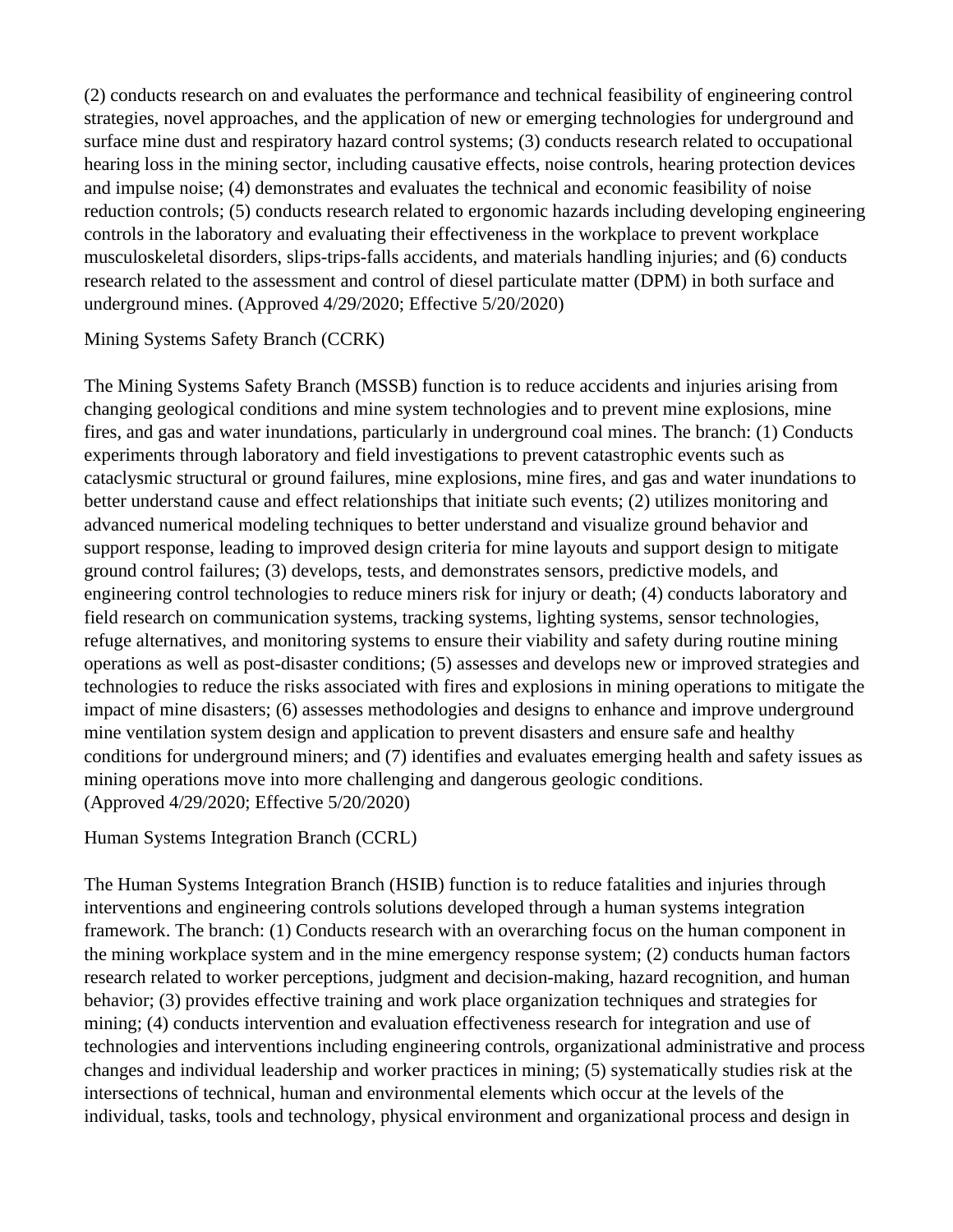order to improve risk management systems; and (6) conducts research on effective training methods that develops organization techniques and strategies to promote a positive safety culture in mining. (Approved 4/29/2020; Effective 5/20/2020)

### Spokane Mining Research Division (CCS)

Provides leadership and guidance in the prevention of work-related illness, injury, and fatalities in the mining industries through research and prevention activities of the Spokane Mining Research Division (SMRD), with an emphasis on the special needs of the surface and underground mines in the western United States. Specifically, SMRD does this by: (1) Developing numerical models and conducting laboratory and field research and investigations to better understand the causes of catastrophic failures that may lead to multiple injuries and fatalities; (2) developing new design practices and tools, control technologies, and work practices to reduce the risk of global and local ground failures in mines; (3) assessing and mitigating risks associated with emerging technologies such as automated mining equipment and new sensor technologies, and through researching, identifying or developing new technologies that have potential benefits to mining health and safety; (4) developing improved design approaches, monitoring devices, and engineering controls to reduce the concentration of toxic substances in the mine air; (5) developing and promoting health and safety strategies through research that protect mine workers from occupational hazards and advance life-time worker well-being through the implementation of a miner health program; (6) conducting laboratory and field studies to leverage and support the Institute's mining research program; and (7) collaborates with the Pittsburgh Mining Research Division and other NIOSH divisions engaged in research and prevention activities relevant to mine worker health and safety. (Approved 4/29/2020; Effective 5/20/2020)

# Miner Health Branch (CCSB)

The Miner Health Branch function is to assess and track miner health and hazard exposures; and develop and promote health solutions that maximize worker protection, minimize exposures and prevent disease, while improving functional health for the entire mining population. Research is pursued through an interdisciplinary approach involving the fields of epidemiology, industrial hygiene, occupational medicine, organizational psychology, chemistry, as well as mechanical, electrical, and industrial engineering. The branch: (1) Incorporates novel and relevant health surveillance methods for the systematic assessment of health and exposure potential of the miner as it pertains to dynamic mining environments; (2) conducts research on the identification and prioritization of adverse health outcomes and exposures, and their associated risk factors; (3) quantitatively and qualitatively measures risk through research, experimental, and real-world data collection; (4) conducts research on the development and evaluation of workplace practices and technologies aimed at preventing injury and illness that improve long-term functionality for all miners and benefit employers, families, and communities; (5) develops technologies and methods to monitor and eliminate exposures; and (6) engages and collaborates across NIOSH and with industry to effectively communicate tangible health solutions and control strategies. (Approved 4/29/2020; Effective 5/20/2020)

# Miner Safety Branch (CCSC)

The Miner Safety Branch (MSB) function is to identify and eliminate safety issues arising from